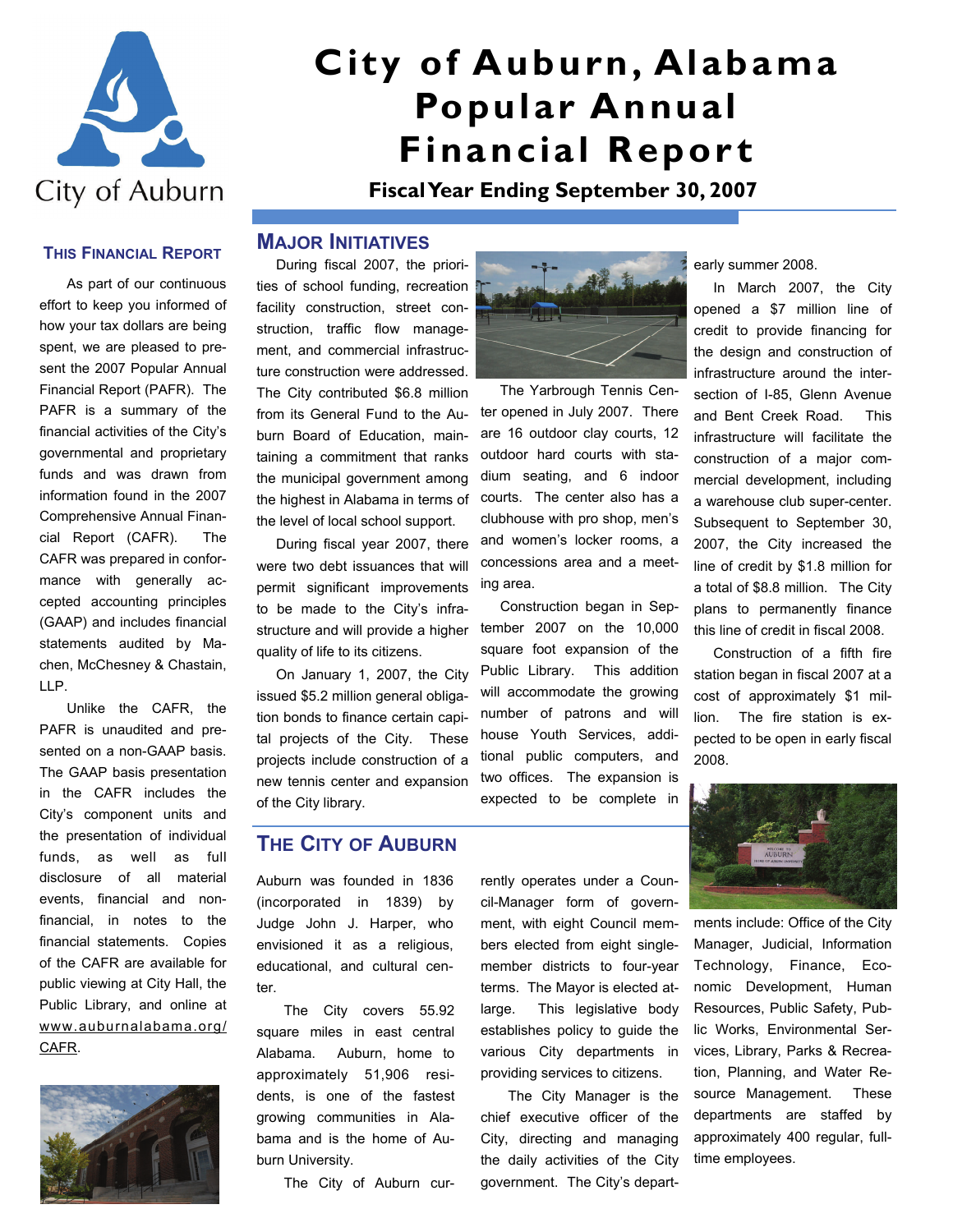# **FINANCIAL HIGHLIGHTS**

- The assets of the City of Auburn exceeded its liabilities at the close of the fiscal year by \$37.7 million (net assets). Of this amount, the City had a deficit unrestricted net assets of \$42.1 million offset by \$8.6 million in restricted net assets and \$71.2 million in capital assets net of related debt.
- The primary government experienced a 243.2% increase in net assets from \$10.9 million at September 30, 2006 to \$37.7 million at September 30, 2007.
- At the end of the current fiscal year, unreserved and undesignated fund balance for the General Fund was \$14.8 million, or 24.02% of total General Fund expenditures. This was an increase of \$985,061 or 7.1% from fiscal year 2006.
- Sales and use tax, the City's single largest revenue source, increased 4.9% during the 2007 fiscal year. The City's sales tax rate remained at 3% throughout fiscal year 2007. The last rate change was a ½ % increase in August 2003.

**BOND RATING**

The City received its most recent bond ratings in December 2006. The City received an upgrade from Standard & Poor's to AA from AA-. Moody's Investors Service confirmed the City's general obligation bond rating of Aa3. The "double A" rating is reserved for organizations characterized by competent management, stable economies, and manageable debt levels. As with bonds rated triple A, a double A obligor is judged to have a very strong capacity to meet its financial commitments.

## **TYPES OF FUNDS**

Most City services and projects are accounted for in a general category referred to as **Governmental Funds**. These brief descriptions provide basic information about the governmental fund types.

- ♦ The **General Fund** accounts for revenues and expenditures associated with the general operations of the City that are not required to be accounted for in separate funds.
- ♦ **Special Revenue Funds** account for proceeds of specific revenue sources that are legally restricted for specific purposes (e.g. streets and schools).
- ♦ **Debt Service Funds** account for the accumulation of resources for, and the payment of, general long-term debt principal, interest, and related costs.
- ♦ **Capital Projects Funds** account for the financial resources used for the construction and/or acquisition of major capital facilities.

**Proprietary funds** account for activities the City operates in a manner similar to private businesses. The City of Auburn has two proprietary funds: the Sewer Revenue Fund and the Industrial Park Fund, both of which are Enterprise Funds.

**Fiduciary funds** statements convey information about financial relationships in which the City acts solely as a trustee for the benefit of others. The City of Auburn reports revenues and expenditures of independent associations associated with supporting youth athletic programs in private-purpose trust funds.

The PAFR focuses on the City's two largest funds, which are of most interest to citizens: the General Fund the Sewer Revenue Fund.

#### **General Fund Balance**



#### **FUND BALANCE OF THE GENERAL FUND**

Fund balance is the excess of what the City owns (assets) over what the City owes (debts or liabilities). The Council has established a goal for maintaining the fund balance in the General Fund at not less than 20% of budgeted expenditures and other financing uses. The City has consistently exceeded this goal; the total fund balance at September 30, 2007, stood at 46% of expenditures. In addition to the unrestricted, undesignated fund balance, the General Fund balance includes

\$4.6 million designated by the Council for use only in the event of natural disaster or significant, unprojected economic downturn.

At the end of fiscal 2007, the total fund balance of the General Fund increased \$381,191 (1.4%) from the prior year's ending fund balance. The most notable change within fund balance was a reduction in encumbrances of \$1.4 million (66.2%); this was caused by a decrease in signed construction contracts (\$1.8 million at the end of fiscal year 2006 as opposed to only \$444,363 in construction contract commitments at the end of fiscal year 2007). A decrease in cash of \$944,406 (5.5%) was produced by differences in the timing of revenues and expenses between years. These changes, together with other smaller changes in the components of assets and liabilities, produced an ending fund balance in the General Fund of \$28.1 million.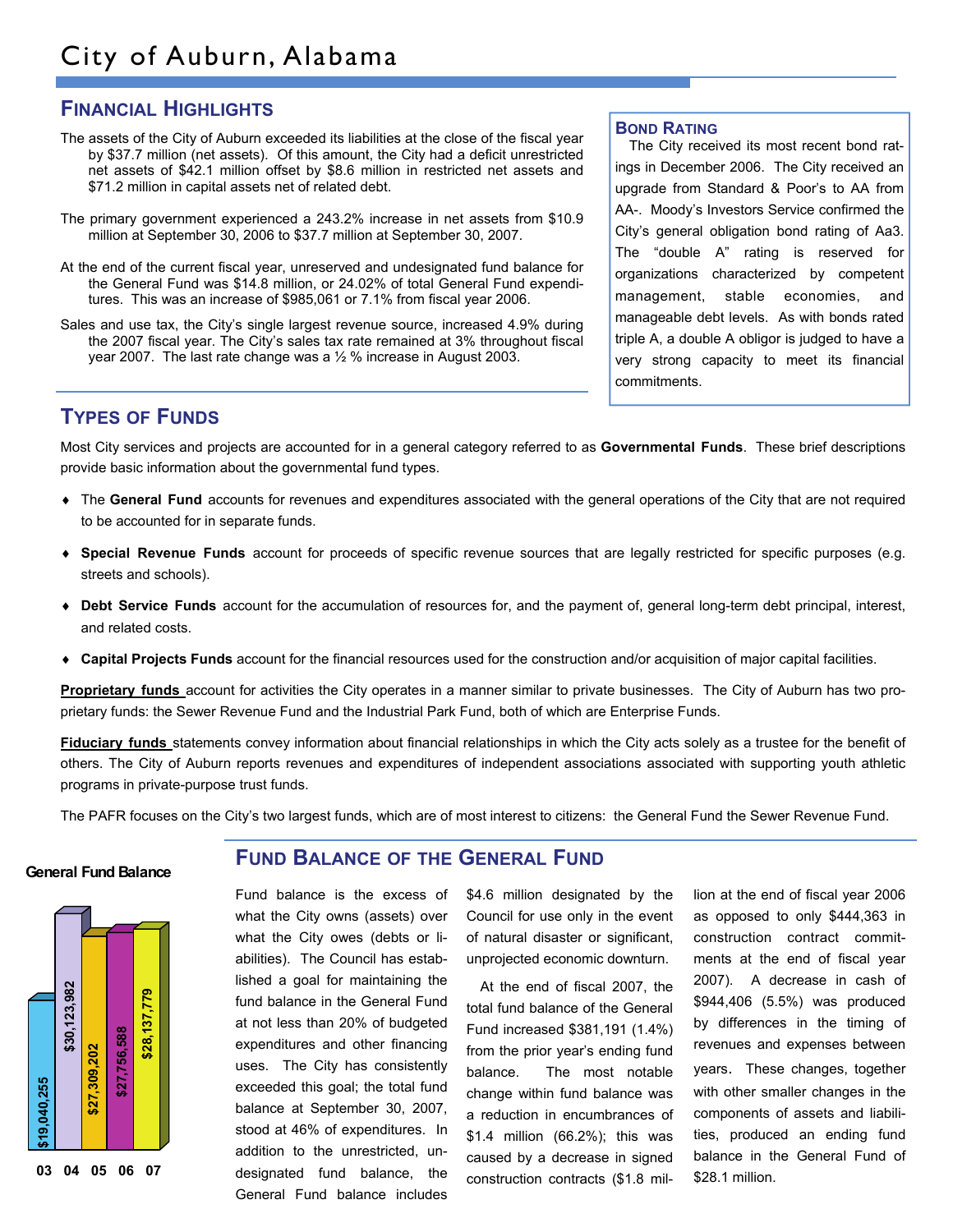## **GOVERNMENTAL FUNDS' FINANCIAL ACTIVITIES**

At September 30, 2007, the City's governmental funds reported a combined fund balance of \$46.1 million, a \$3.6 million decrease from the prior year. These financial activities comprise the major changes in governmental fund balances:

## **GOVERMENTAL REVENUES**

Total revenues of the governmental funds, excluding other financing sources, showed growth of 11.2% or \$7.1 million over the prior year.

—Sales and use tax revenue increased by 4.9% during the 2007 fiscal year. The sales tax rate remained at 3%, with the last rate increase occurring in 2003.

—Lodging taxes increased by 26.2% (\$284,210) in fiscal year 2007. This growth resulted, in part, from a rate increase in lodging taxes from 4% to 7%, effective February 1, 2006. With the influx of visitors to City and Auburn University events, the City utilizes this

## **GOVERMENTAL EXPENDITURES**

The City of Auburn's governmental funds' spending in fiscal 2006 reflects the priorities set by the Council based on the Annual Citizen Survey results. The City has maintained its high funding level for health and education activities.



increase in taxes to fund the extra services required by the added transient population.

—Rental and leasing taxes increased by 79.7% (\$653,430). Although some of this represents growth, this line item includes residential rental license fees, for which the payment schedule was changed from quarterly to annually, effective January 1, 2006.

—General property tax revenues improved 15.0%, contributing additional revenue of \$1.9 million to the governmental funds. Growth in property taxes results from expansion of the city limits through voluntary annexations, as well as appreciation in property values, attributable in part to new construction and improvements.

Total governmental expenditures increased by \$14.1 million (19.6%) in fiscal 2007 from fiscal 2006. The major components of this increase in governmental expenditures was the rise in payments to component units by \$14.8 million:

> —The City appropriated \$6.8 million out of its general revenue to the Auburn City Schools for fiscal year 2007, as in 2006.

—In addition to the City's General Fund providing support to the schools, the Board elects to draw additional operating revenue from the dedicated education property taxes each year. These taxes pay for all debt service issued by the City on behalf of the Auburn Board of



Education and provide additional funds for operating expenses of the school system. This year the Board drew \$5.8 million for operations, an increase of \$2.6 million or 81.9%.

—The City borrowed \$7 million for commercial development activities. This amount was appropriated to the Commercial Development Authority, a component unit of the City of Auburn, to construct and improve infrastructure around a new commercial center designed to serve Auburn citizens.

—The City of Auburn entered into two borrowings, \$3.7 million (Auburn University) and \$2.7 million (City of Auburn) to fund the construction of a tennis facility. Construction and now ownership and management of the facility are under the oversight of the Public Park and Recreation Board (PPRB). The 2007 portion of these transfers plus some operating costs make up the increase of \$6 million in transfers to the PPRB.

| <b>Governmental Funds - Expenditures</b> |   |            |
|------------------------------------------|---|------------|
| Paid to component units:                 |   | FY 2007    |
| General revenues                         |   |            |
| provided to City Schools                 | S | 6,795,523  |
| Education property taxes                 |   |            |
| distributed to City Schools              |   | 5.830.120  |
| Comm Dev Authority                       |   | 7,005,300  |
| Public Park & Rec Brd                    |   | 6,166,754  |
| Industrial Development Board             |   | 2,098,003  |
| <b>Total - Component Units</b>           |   | 27.895.700 |

# **LONG-TERM DEBT**

At 2007 fiscal year-end, the City had \$158.9 million in longterm debt outstanding, of which \$14.2 million will mature during fiscal 2008. The net increase in long-term debt from the previous year was \$3.8 million or 2.4%. General obligation debt is payable from the City's general revenues (the General

Fund). Some long-term debt is payable from legally restricted revenue sources, such as the City debt issued to provide financing for the City Schools, which is payable from property taxed dedicated for education purposes. In addition, the City levies a property tax, the Special Five-Mill Tax, which is le-

gally restricted for repaying debt issued to finance projects that have been approved by the voters. The percentage of debt service to total expenditures for 2007 is 10.22%. the following chart illustrates the various funding sources for the repayment of the City's longterm debt.